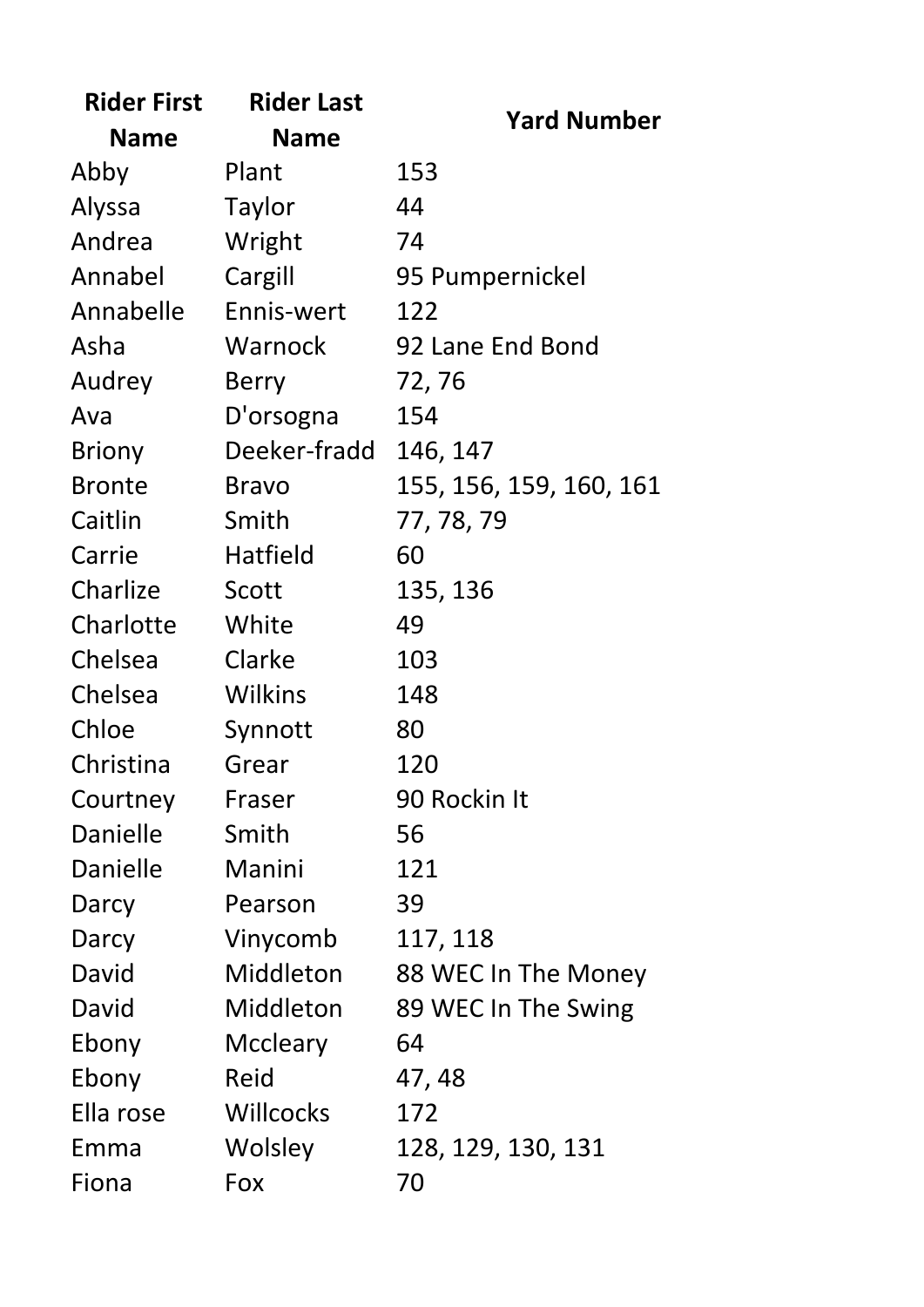| <b>Rider First</b> | <b>Rider Last</b> | <b>Yard Number</b>      |
|--------------------|-------------------|-------------------------|
| <b>Name</b>        | <b>Name</b>       |                         |
| Gabriella          | Van vuren         | 81                      |
| Genevieve          | <b>Norton</b>     | 52                      |
| Grace              | Contessi          | 140, 141, 143           |
| Hamish             | Cargill           | 105, 106, 113, 114, 115 |
| Hamish             | Cargill           | 96 French Evening       |
| Hannah             | Klep              | 4 Reprieve              |
| Hayley             | <b>Frielick</b>   | 86 Dunedin Black Watch  |
| India              | Smith             | 164                     |
| Indira             | Lau               | 137                     |
| <b>Isabel</b>      | Houghton          | 91 Tulara Diarangol     |
| <b>Isabella</b>    | O'donnell-fern 75 |                         |
| J'aime             | Mallon            | 34                      |
| Jasmyn             | <b>Beesley</b>    | 125, 126, 127           |
| Jessica            | Hazelwood         | 29                      |
| Kate               | Pridmore          | 173                     |
| Kaylee             | Ogden             | 171                     |
| <b>Keira</b>       | Mathlin           | 61                      |
| <b>Kirilee</b>     | <b>Hosier</b>     | 28                      |
| Kyle               | Kroeger           | 46                      |
| Kylie              | Robert            | 37                      |
| Lamoza             | Velisha           | 144, 145                |
| Lara               | Mcnally           | 165, 166, 167           |
| Laura              | Wallace           | 7                       |
| Laura              | Wallace           | 6 Van Hect              |
| Leonora            | Turner            | 149                     |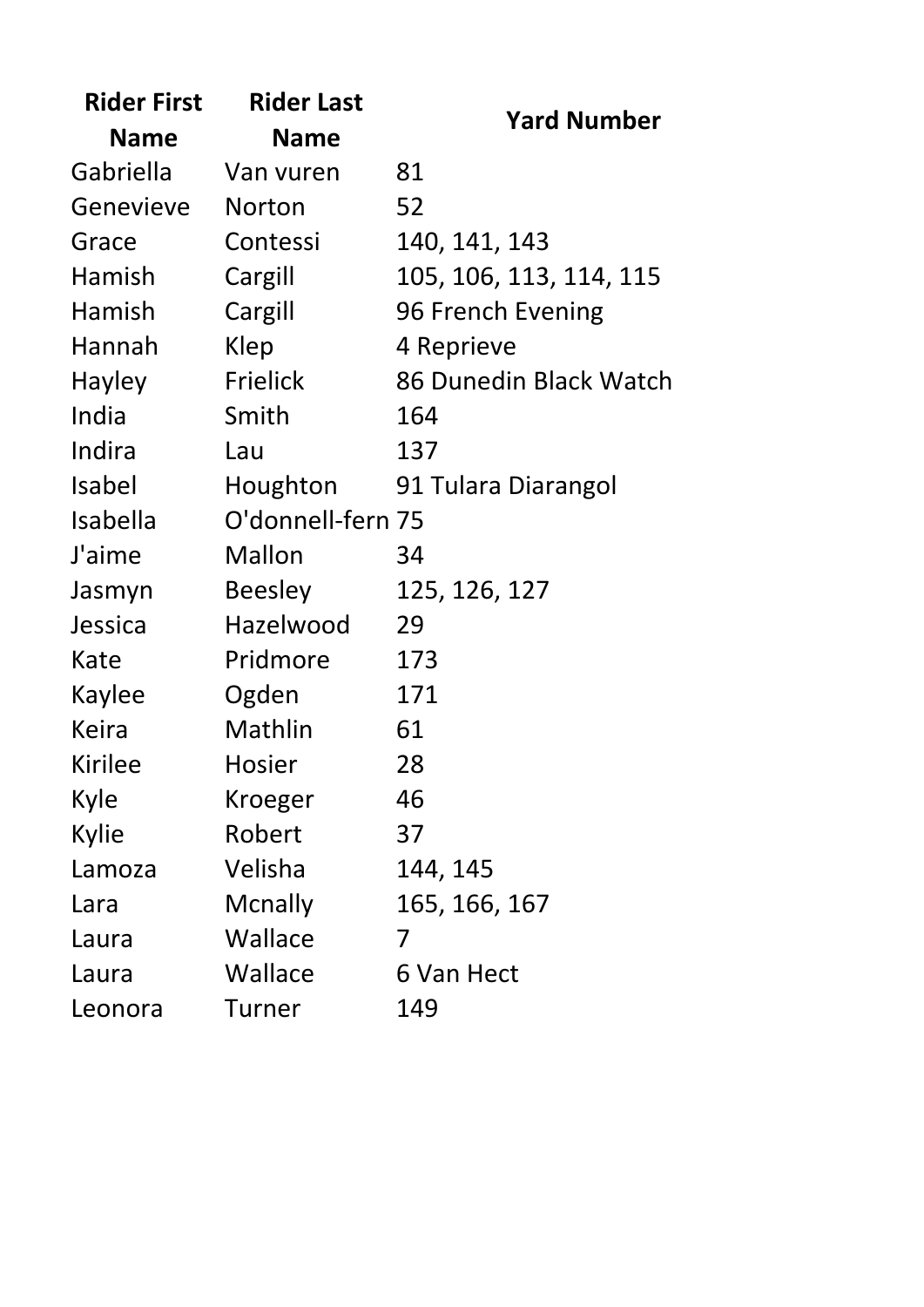| <b>Rider First</b> | <b>Rider Last</b> | <b>Yard Number</b> |
|--------------------|-------------------|--------------------|
| <b>Name</b>        | Name              |                    |
| Madison            | Casey             | 57                 |
| Mark               | Voivodich         | 51                 |
| Matilda            | Mccarroll         | 42, 43             |
| Megan              | Jones             | 101, 102, 104      |
| Megan              | Jones             | 98 RLE Barina      |
| Mia                | <b>Bartlett</b>   | 123, 124           |
| <b>Muirne</b>      | Reilly            | 38                 |
| Murray             | Lamperd           | 54, 55             |
| <b>Natalie</b>     | Mitchell          | 133                |
| Nathan             | Temby             | 67                 |
| <b>Ness</b>        | <b>Edwards</b>    | 142                |
| Norman             | <b>Hocking</b>    | 151                |
| Olivia             | Thompson          | 71                 |
| Paige              | Dempster          | 35                 |
| Paige              | Cogger            | 119                |
| Paige              | <b>Douglas</b>    | 32, 33             |
| Paul               | Ormrod            | 176, 177           |
| Pearl              | Hodson            | 36                 |
| Penelope           | Johnson           | 109, 110, 111, 112 |
| Penelope           | Johnson           | 97 BB Boom         |
| Prue               | Calvert           | 62, 63             |
| Rita brooke        | De bon            | 163                |